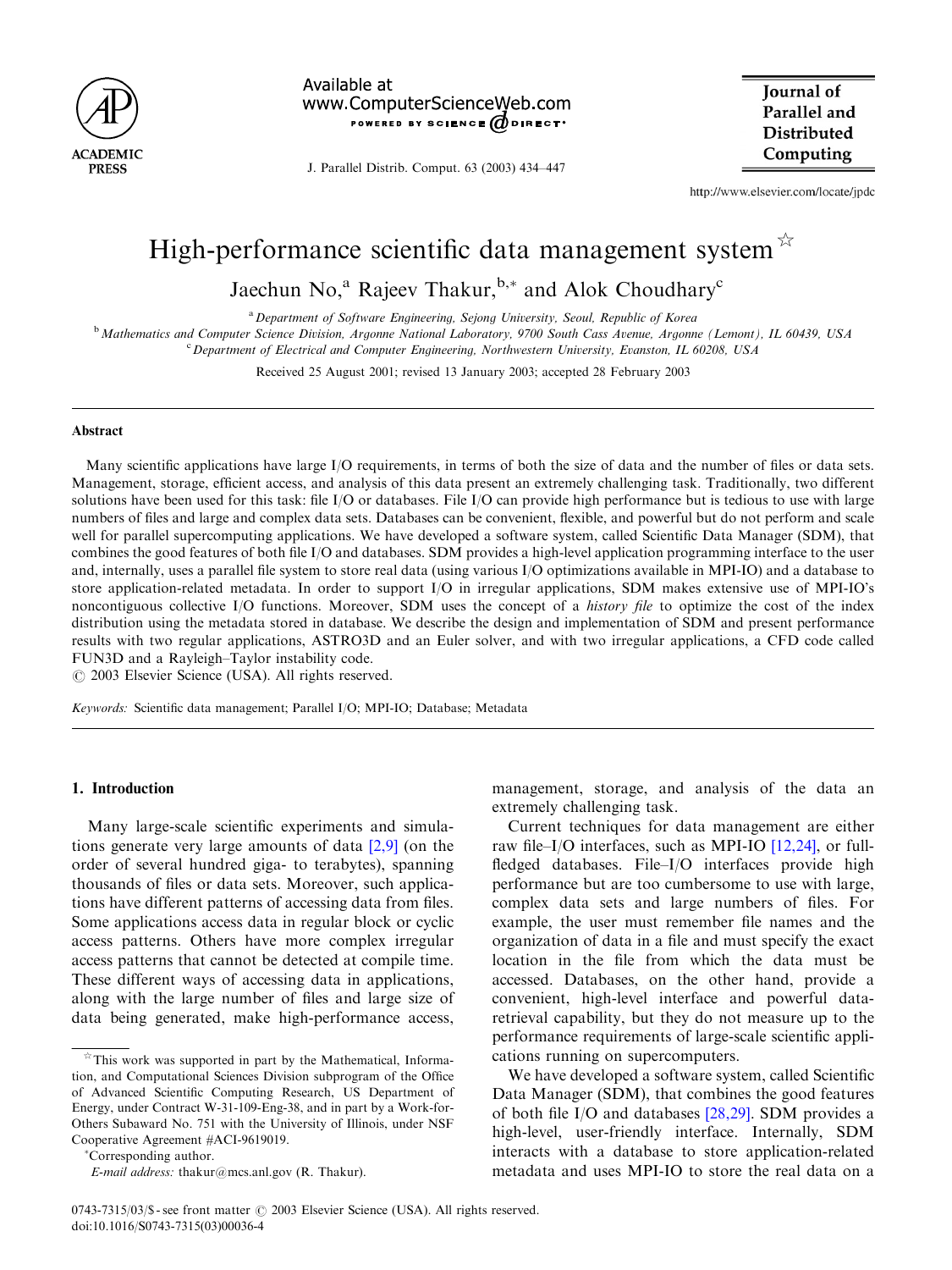high-performance parallel file system. SDM takes advantage of various I/O optimizations available in MPI-IO, such as collective I/O and noncontiguous requests, in a manner that is transparent to the user.

SDM provides efficient I/O support for irregular applications, while maintaining a high-level unified application programming interface (API) for both regular and irregular applications. In irregular applications, the data accesses make extensive use of arrays, called indirection arrays  $\sqrt{8}$  or map arrays  $\sqrt{12}$ , in which each value of the array denotes the corresponding data position in memory or in the file. The data distribution in irregular applications can be done either by using compiler directives with the support of runtime preprocessing  $[14,15]$  or by using a runtime library  $[8]$ . Most of the previous work in the area of unstructured-grid applications focuses mainly on computation and communication in such applications, not on I/O. SDM takes advantage of MPI-IO's support for noncontiguous data accesses and, therefore, can efficiently handle the reading and writing of data in an irregular mesh, as well as the distribution of index values.

The rest of this paper is organized as follows. In Section 2, we discuss our goals in developing SDM. In Section 3, we present the design and implementation of SDM. Performance results on the SGI Origin2000 and onthe IBM SP at Argonne National Laboratory are presented in Section 4. We discuss related work in Section 5 and conclude in Section 6.

## 2. Design objectives

Our main objectives in developing SDM were to provide high-performance parallel I/O, to provide a high-level API, to support a convenient data-retrieval capability, and to optimize the execution time of both regular and irregular applications.

• High-performance  $I/O$ . To achieve high-performance I/O, we decided to use a parallel file–I/O system to store real data and use MPI-IO to access this data. MPI-IO, the I/O interface defined as part of the MPI-2 standard [\[12,24\],](#page-12-0) is rapidly emerging as the standard, portable API for I/O in parallel applications. High-performance implementations of MPI-IO, both vendor and public-domain implementations, are available for most platforms [\[10,19,32,33,42\]](#page-12-0). MPI-IO is specifically designed to enable the optimizations that are critical for high-performance parallel I/O. Examples of these optimizations include collective I/O, the ability to access noncontiguous data sets, and the ability to pass hints to the implementation about access patterns, file-striping parameters, and so forth.

- $\bullet$  High-level API. Our goal was to provide a high-level unified API for any kind of application (regular or irregular) while encapsulating the details of either MPI-IO or a database. The user can specify the data with a high-level description, together with annotations, and use a similar API for data retrieval. SDM internally translates the user's request into appropriate MPI-IO calls, including creating MPI-derived datatypes for noncontiguous data [\[41\].](#page-13-0) SDM also interacts with the database when necessary, by using embedded SQL functions.
- Convenient data-retrieval capability. SDM allows the user to specify names and other attributes to be associated with a data set. SDM internally selects a file name into which the data will be stored; the mapping between data sets and file names is stored in the database. The user can retrieve a data set by specifying a unique set of attributes for the desired data. SDM also allows the user to query the metadata for a stored data set and then select data with specific attributes.
- Optimization of irregular applications. In irregular applications, the cost of an index distribution is usually expensive, in terms of communication and computation volumes. In SDM, after the index values are partitioned among processes, the local index subsets of all processes are asynchronously written to a history file, and the associated metadata is stored in the database. When the same index distribution is needed in subsequent runs, the index values are read from the history file by using the metadata stored in the database, and thereby the user can avoid repeating the communication and computation for the same index distribution. SDM also uses MPI datatypes and collective I/O functions to optimize I/O for irregular access patterns.

## 3. Implementation

With the help of sample regular and irregular problems, we describe the design and implementation of SDM.

### 3.1. Regular applications

We present a sample regular problem and describe the metadata storage in the database, the SDM API, and the organization of data in files.

## 3.1.1. Problem description and SDM API

ASTRO3D is a three-dimensional astrophysics application developed at the University of Chicago. For simplicity of explanation, we consider the two-dimensional version of this three-dimensional application. (The performance results presented in this paper are for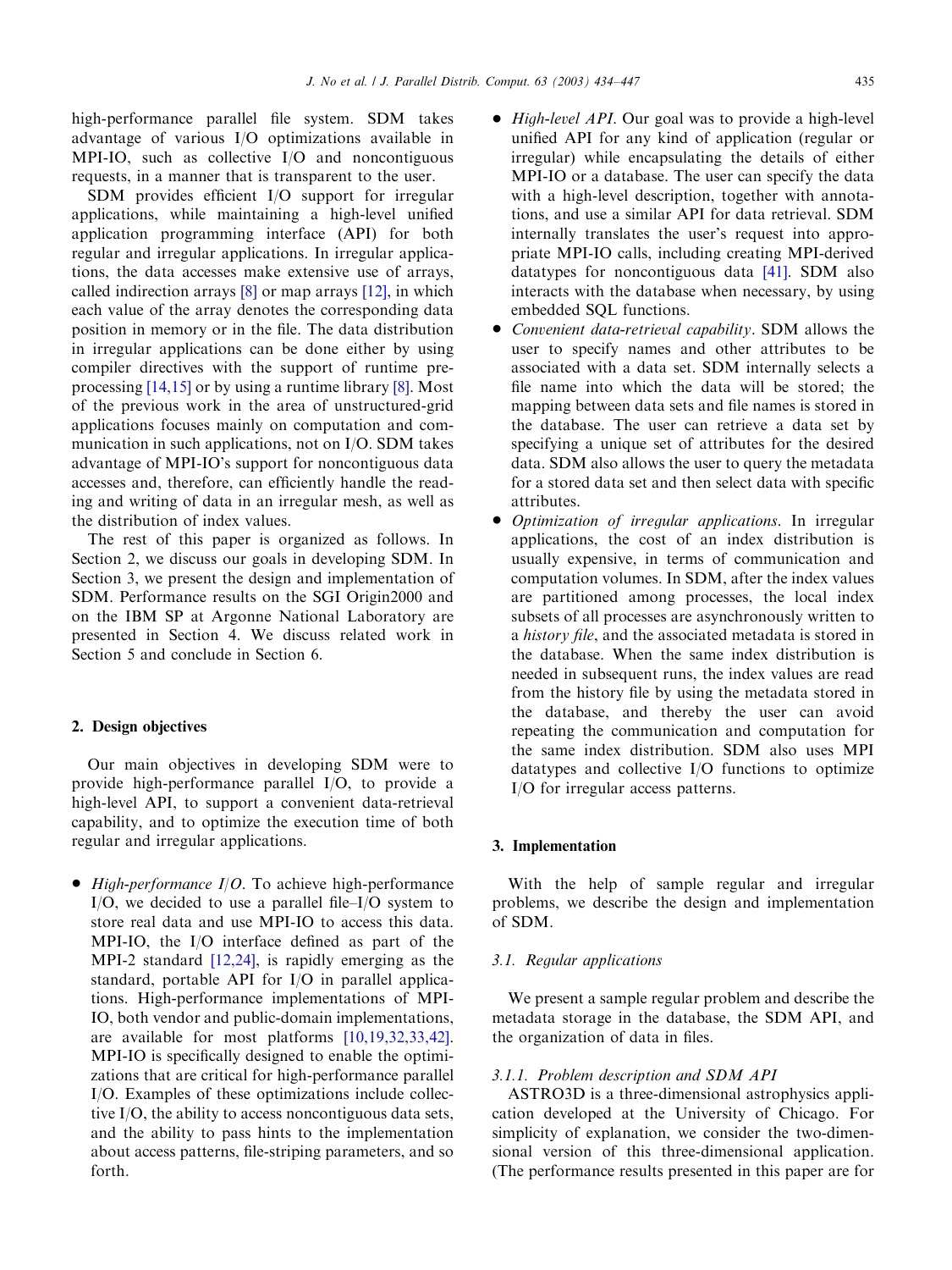```
SDM_initialize(ASTRO3D):
                                                               SDM_initialize(ASTRO3D);
A = SDM_make_datalist(3, \{a_0, a_1, a_2\});
                                                               A = SDM_make_datalist(3, \{a_0, a_1, a_2\});
A[0].data_type = FLOAT;
                                                               initialize(&date);
A[0].access_pattern[0] = BLOCK;
                                                               date.year = 2000;
A[0].access_pattern[1] = BLOCK;
                                                               date.month = 10;
SDM_associate_attributes(3, &A[0]);
                                                               date.day = 10;
handle = SDM_set_attributes(A, 3):
                                                               handle = SDM\_select\_attributes(A, 3):
SDM_subarray(handle,3,0,starts,subsizes,NULL);
                                                               SDM_subarray(handle,3,0,starts,subsizes,NULL);
SDM_data_view(handle,3,0,NULL,NULL);
                                                               SDM_data_view(handle,3,0,NULL,NULL);
For (i=1; i < maxStep; i++) {
                                                               For (i=1; i < maxStep; i++) {
      . . . . . .
                                                                     SDM_read(handle, a_0, i, a_0buf);
     Do computation;
                                                                     SDM_read(handle, a_1, i, a_1buf);
      SDM write(handle, a_0, i, a_0buf);
                                                                     SDM read(handle, a_2, i, a_2bu f);
      SDM_write(handle, a_1, i, a_1buf);
      SDM_write(handle, a_2, i, a_2buf);
                                                                     Do computation;
                                                                     . . . . . .
                                                               \mathcal{E}ł
SDM_finalize(handle, 3);
                                                               SDM_finalize(handle, 3);
                       \left( a\right)(b)
```
Fig. 1. SDM API to perform (a) write and (b) read operations for data group A in ASTRO3D.

the full three-dimensional version.) In this application, data are stored in several arrays that are block distributed in each dimension. At various time steps, several of these arrays are written to files for data analysis, restart, and visualization. Six floating-point arrays are written for data analysis and another six for restart; seven character arrays are written for visualization. The frequencies of the writes can be varied.

We use the term *data set* to refer to each array being written and *data group* to refer to all the arrays written at a time step for a particular purpose such as data analysis. For simplicity of explanation, let us assume that three arrays are written for data analysis, another three for restart, and four for visualization. (Note that all arrays—six, six, and seven—were used in the performance experiments reported in this paper.) Let us further assume that the data analysis and restart dumps are performed every six time steps and the visualization dumps are performed every four time steps. Let  $a_0, a_1, a_2$  be the three data sets for data analysis and  $A = (a_0, a_1, a_2)$  be the data group for data analysis. Similarly, we have  $B = (b_0, b_1, b_2, b_3)$  for visualization and  $C = (c_0, c_1, c_2)$  for restart.

Fig. 1 shows how the SDM API is used to perform (a) write and (b) read operations for data analysis (data group A) in a two-dimensional version of ASTRO3D.

## 3.1.2. Implementation details

SDM provides a high-level API and stores application-related metadata in a database. For regular applications where the data access pattern can be predicted before runtime, SDM creates three database tables: run\_table, access\_pattern\_table, and execution table (see [Fig. 2\)](#page-3-0). These tables are made for each application. Each time an application writes data sets, SDM enters the problem size, dimension, current date, and a unique identification number (runid) to the run table. The access pattern table includes the properties of each data set, such as datatype, storage order, data access pattern, and global size. SDM uses this information to make appropriate MPI-IO calls to access the real data. The execution table stores a globally determined file offset denoting the starting offset in the file of each data set.

In SDM, users can specify groups of data sets by assigning properties to the first data set in a group and by propagating them to the other data sets belonging to the same group. The main reason for making groups of data sets is that SDM can then use different ways of organizing data in files, with different performance implications. For example, each data set can be written in a separate file, or the data sets of a group can be written to a single file. For ASTRO3D, we created the three data groups,  $A = a_0, a_1, a_2, B = b_0, b_1, b_2, b_3$ , and  $C = c_0, c_1, c_2$ , for data analysis, visualization, and restart, respectively. The properties assigned to each data set are stored in the database by calling SDM set attributes.

In case of read operations, data from a specific run can be retrieved by specifying attributes of the data, such as the date of the run. Also, the properties of the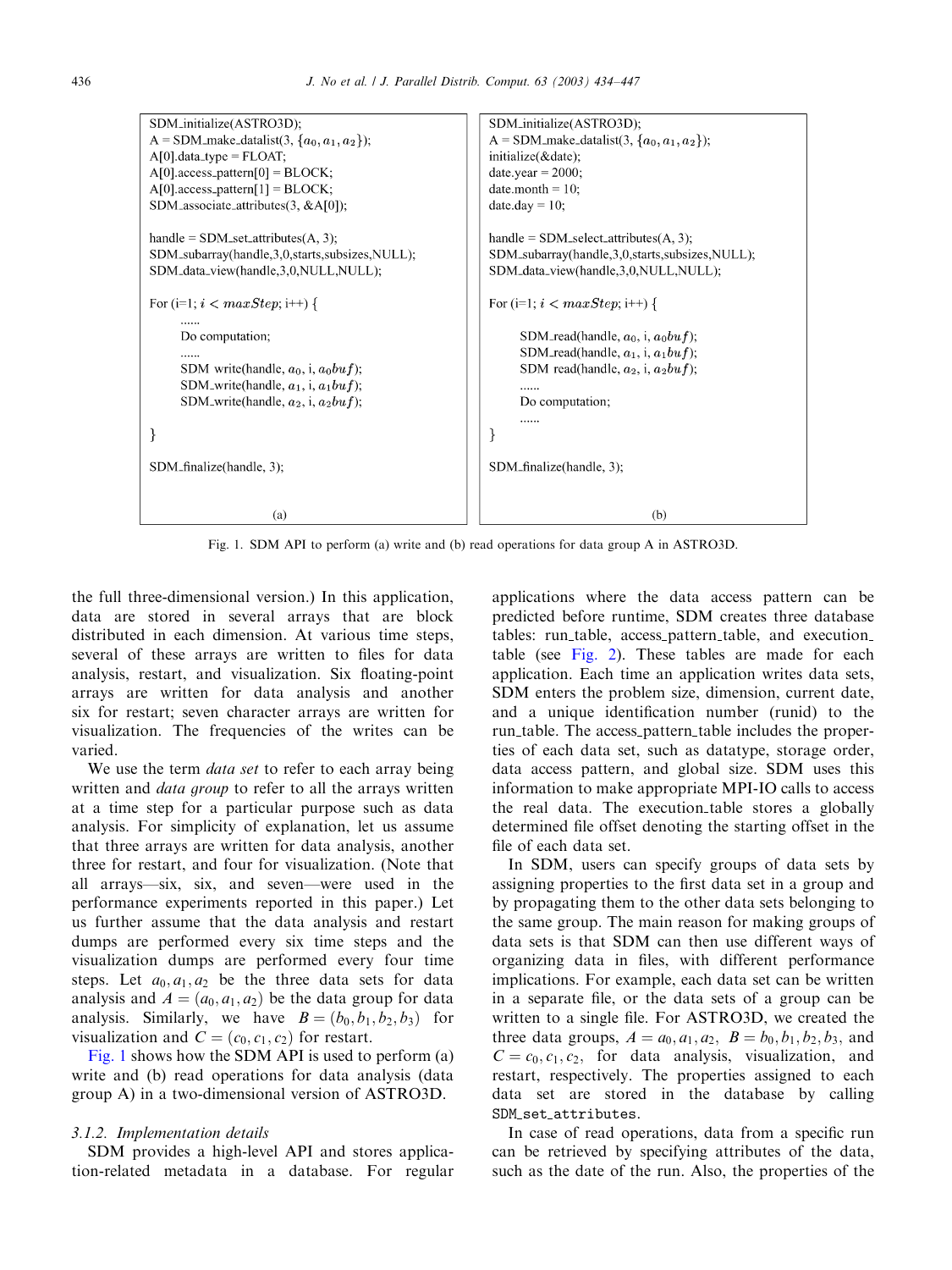<span id="page-3-0"></span>

Fig. 2. Database tables used for solving regular applications in SDM.

data sets need not be specified because SDM retrieves this information from the database.

The main SDM functions for writing and reading data are SDM\_write and SDM\_read. Before calling these functions, the user must provide the information necessary for SDM to perform I/O, such as the starting points and sizes of the subarray in each dimension in the case of block distribution, or the size of process grids and distribution arguments in each dimension in the case of cyclic distribution. Also, SDM data view must be called to perform the data mapping between memory and file.

In order to perform  $I/O$ , the handle of a group, position of a data set within the handle (group), current time step, and pointer to the application buffer are passed to the SDM I/O function. Note that the user does not have to provide file names. SDM generates the file name and records the name in the database. SDM calls MPI-IO's collective I/O functions to perform I/O efficiently and in parallel from all processes.

#### 3.1.3. File organization

SDM supports three different ways of organizing data in files. In level 1, each data set generated at each time step is written to a separate file, as shown in [Fig. 3.](#page-4-0) This file organization is simple, but it incurs the cost of a file open and close at each time step, which on some file systems can be quite high, as we shall see in the performance results. For a large number of data sets and time steps, this method canbe expensive because of the large number of file opens.

In level 2, each data set (within a group) is written to a separate file, but different iterations of the same data set are appended to the same file, as illustrated in [Fig. 4](#page-4-0). This method results in a smaller number of files and smaller file-open costs. The offset in the file where data is appended is stored in the execution table.

In level 3, all iterations of all data sets belonging to a group are stored in a single file, as shown in Fig.  $5.$  As in level 2, the file offset for each data set is stored in the execution table by process 0 in the SDM write function. If a file system has high openand close costs, SDM can generate a very small number of files by choosing the level-3 file organization. On the other hand, if an application produces a large number of data sets of large size, level 3 would result in very large files, which may affect performance.

We study the performance implications of the three file-organization levels in the performance section.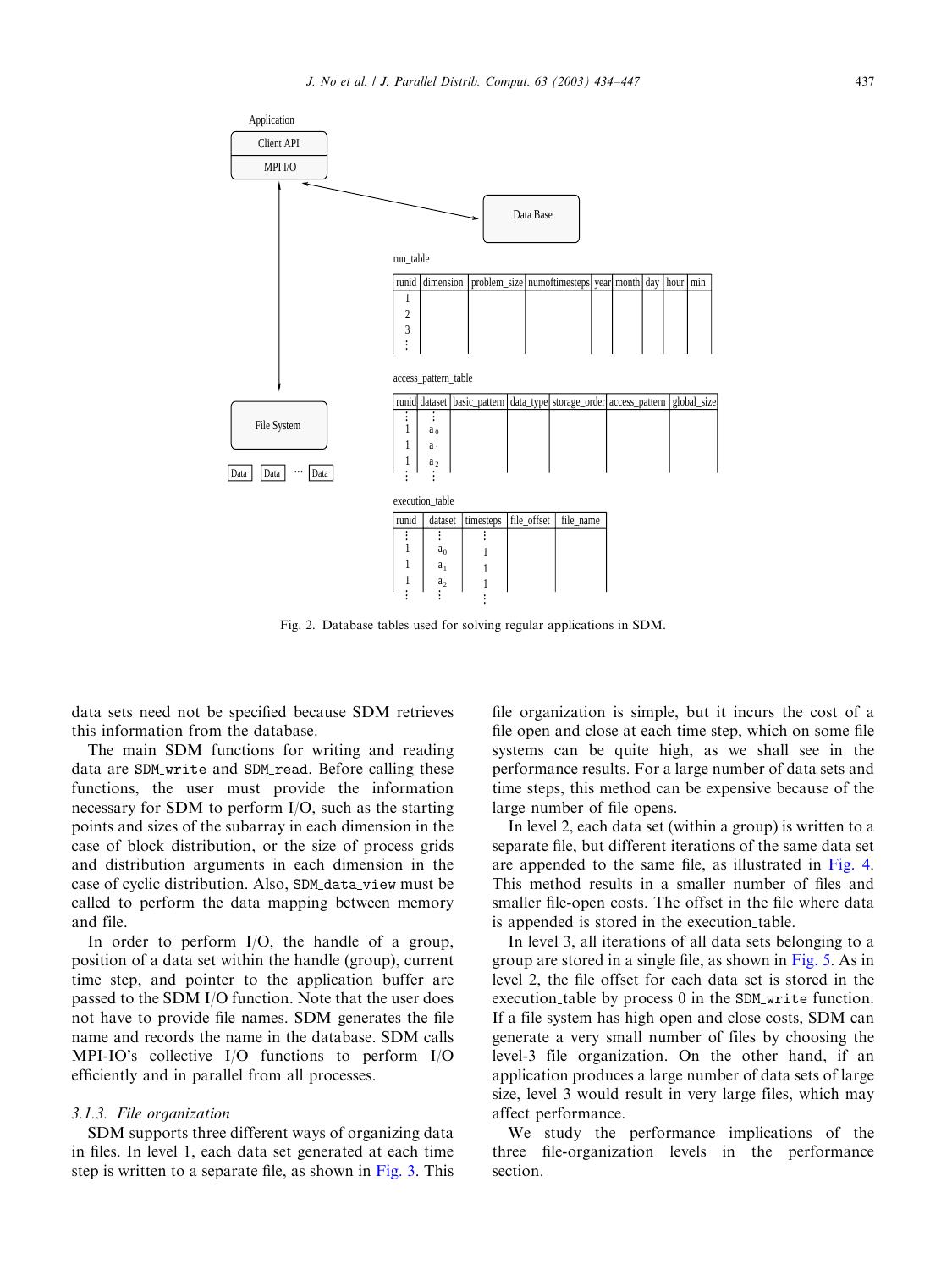<span id="page-4-0"></span>

Fig. 3. Level-1 file organization at 6th time step in ASTRO3D. The superscript on a data set denotes the time step at which the data set has been written to a file, RId denotes the current identification number (runid), and each shadowed box (along with the name beside it) shows the SDMgenerated file for storing the corresponding data set.



Fig. 4. Level-2 file organization at 6th time step in ASTRO3D. The superscript on a data set denotes the time step at which the data set has been written to a file, RId denotes the current identification number (runid), and each shadowed box (along with the name beside it) shows the SDM-generated file for storing the corresponding data set.

## 3.2. Irregular applications

We now describe the SDM architecture for supporting irregular applications.



superscript on a data set denotes the time step at which the data set has been written to a file, RId denotes the current identification number (runid), and each shadowed box (along with the name beside it) shows the SDM-generated file for storing the corresponding data set.

## 3.2.1. Problem description and SDM API

[Fig. 6](#page-5-0) shows a typical irregular application that sweeps over the edges of an irregular mesh. In this problem, edge1 and edge2 are two arrays representing nodes connected by an edge, and arrays x and y are the actual data associated with each edge and node, respectively. The partitioned arrays of edge1, edge2, x, and y contain a single level of "ghost data" beyond the boundaries to minimize remote accesses. After the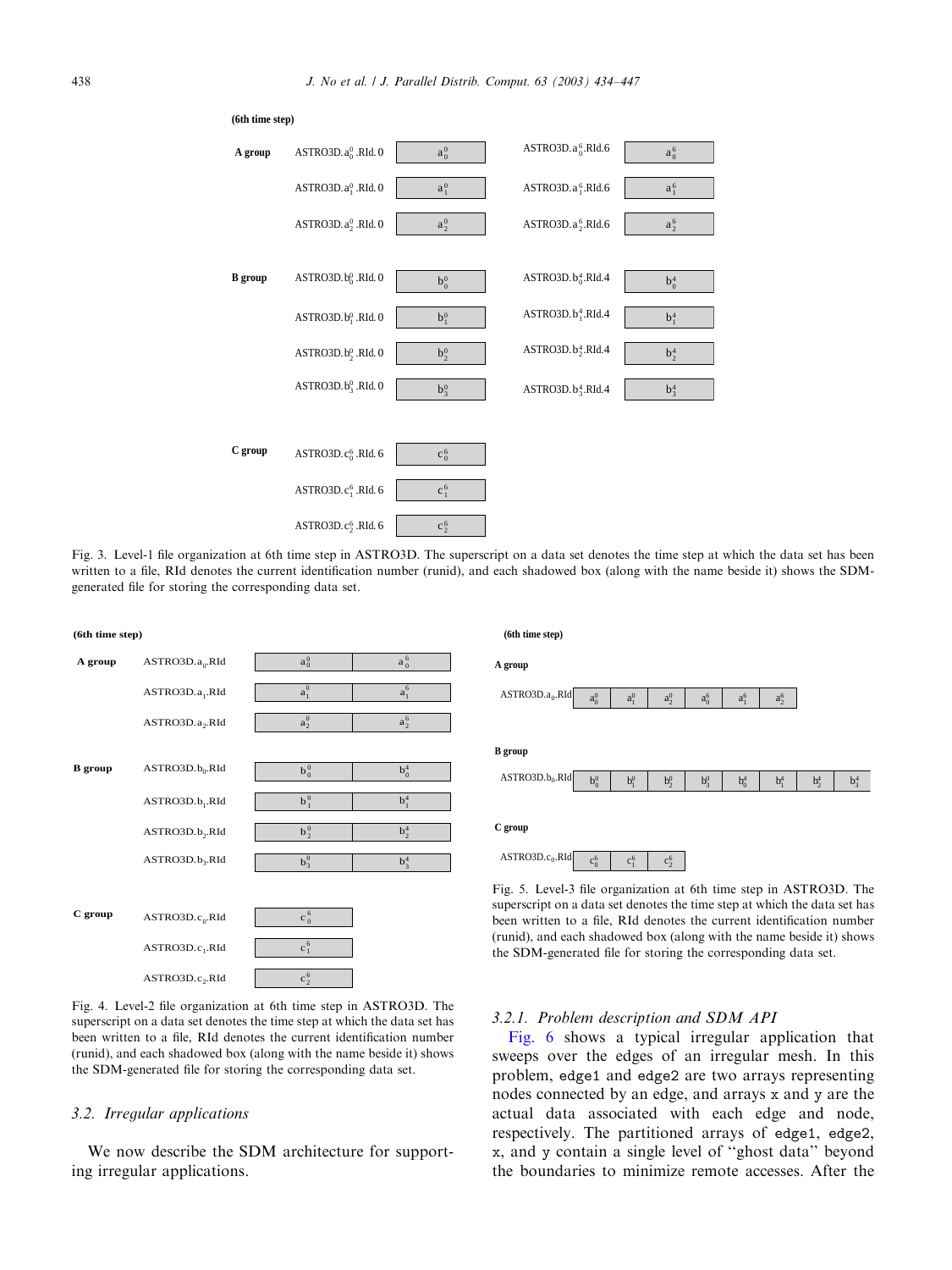<span id="page-5-0"></span>

Fig. 6. A sample irregular problem.



Fig. 7. Using SDM for index and data partitioning in the irregular application of Fig. 6.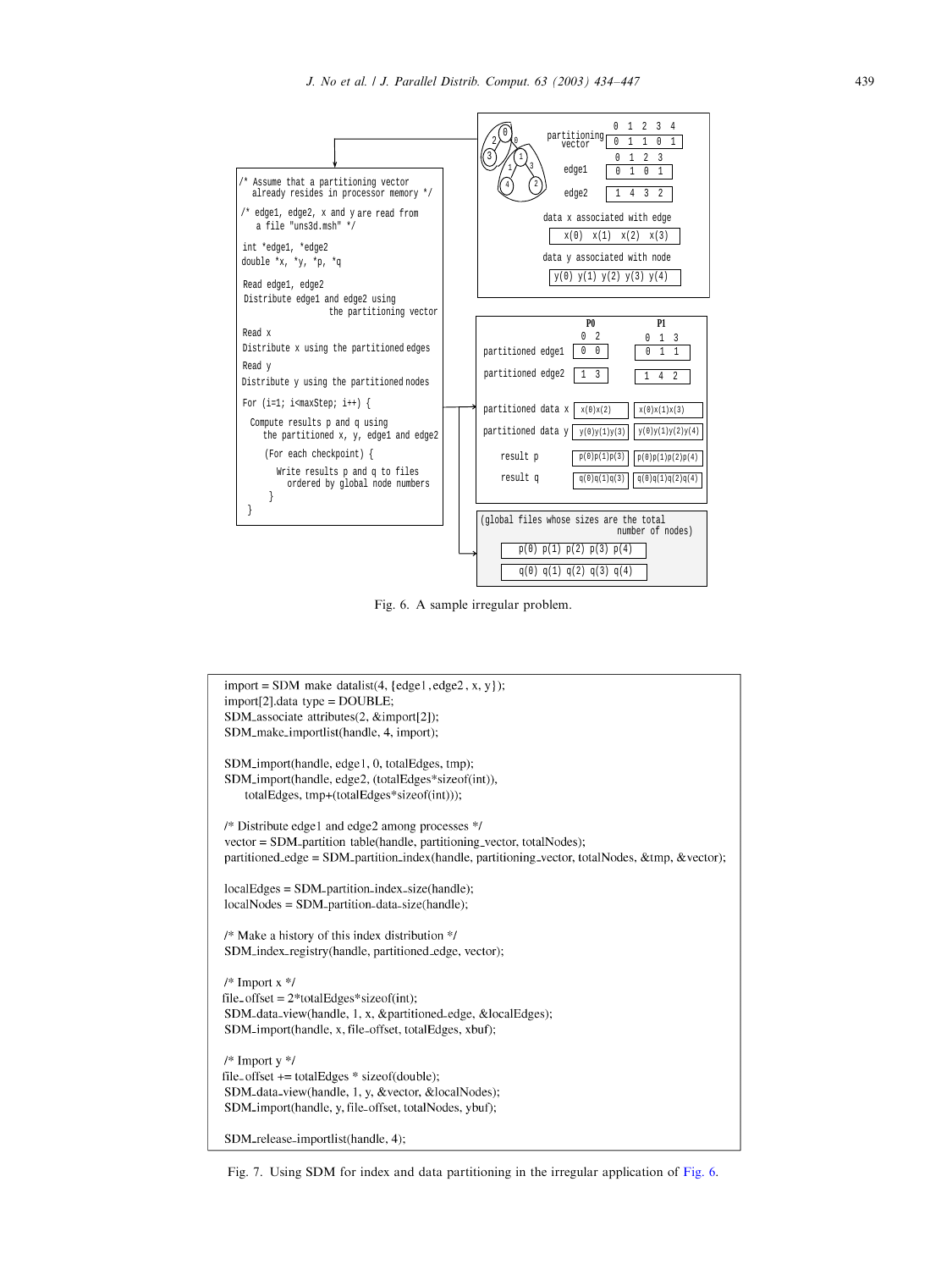<span id="page-6-0"></span>SDM\_initialize(ApplicationName); result = SDM\_make\_datalist(2,  $\{p, q\}$ );  $result[0].data_type = DOUBLE;$ SDM\_associate\_attributes(2, &result[0]);  $handle = SDM_set_attribute(s$ (result, 2); /\* Partition edge1, edge2, x and y among processes (Figure 7) \*/ SDM\_data\_view(handle, 2, 0, &vector, &localNodes); For (i=1;  $i < maxStep$ ; i++) { Do computation and produce results p and q; For (each checkpoint) { SDM\_write(handle, p, i, pbuf); SDM write(handle, q, i, qbuf); } SDM\_finalize(handle, 2);

Fig. 8. Using SDM for writing results in the irregular application.

computation is completed, the results  $p$  and  $q$  are written to a file in the order of global node numbers.

[Fig. 7](#page-5-0) shows how the data and index partitioning can be specified in SDM. We use the term import to distinguish it from a read operation. A read operation reads the data created in SDM, whereas an import operation reads the data created outside of SDM. Fig. 8 shows the use of SDM for writing the results of the computation.

## 3.2.2. Implementation details

Besides providing a high-level API for convenient data retrieval and I/O, SDM provides a capability to partition the index and data arrays being used in irregular applications. To use the SDM partitioning scheme, users must provide a *partitioning vector* in which each value of the vector denotes a processor rank where the node should be assigned. The partitioning vector should be replicated among processes. The current implementation of SDM requires that the partition vector fit in memory; an out-of-core partition vector is not currently supported. For the application illustrated in [Fig. 6](#page-5-0), we used the partitioning vector generated from the graph-partitioning tool Metis [\[20,34\]](#page-12-0).

The SDM partitioning phase generates *map arrays* that specify the mapping of each element of the local array to the global array. The map arrays are used in I/O operations. This partitioning phase is optional; users can instead provide their own map array, while bypassing this phase.

For irregular applications, in order to partition index and data arrays and to perform I/O, SDM creates six database tables: run table, access pattern table, execution table, import table, index table, and index history table. The first three tables are the same as described in Section 3.1.2 for regular applications.

In order to optimize the cost of index distributions, SDM provides a history file to store the local index subsets of all processes. The associated metadata is stored in the database. When the same index distribution is needed later, each process can retrieve the partitioned index values from the history file by using the metadata stored in the database. This saves the cost of creating the partitions each time.

The disadvantage of the history file is that it cannot be used if the problem runs on a different number of processes from that when the file was created, because the edges and nodes being assigned to each process dynamically change among different numbers of processes. One efficient use of the history file is to create it in advance for the various numbers of processes of interest. As long as the user runs the application with any of those numbers of processes, an appropriate history can be chosen to reduce communication and computation costs.

Fig.  $7$  describes the steps in SDM to partition the indexes and data. The four arrays, edge1, edge2, x, and y, are imported by creating a data group. The function SDM\_import first accesses the index\_table in the database to see whether a history file exists with this problem size. If so, the metadata, such as each process's partitioned index size and the name of the history file, is retrieved from the index table and index history table. Otherwise, the desired data are imported to the application. Since edge1 and edge2 are being imported in a contiguous way, there is no need to specify data mapping between the file and processor memory.

In SDM partition table, the global partitioning vector (partitioning vector in [Fig. 7](#page-5-0)) is converted to the local vector (vector in [Fig. 7](#page-5-0)) to determine which node should be assigned to which process.

If there is a history file for this problem size, SDM partition index reads the already-partitioned edge1 and edge2 from the history file and converts them to localized edges by using the partitioning vector. This approach avoids the communication cost to exchange each process's edges and the computation cost to choose the edges to be assigned. If there is no history file, the edges in each process are distributed by reading all the data in parallel and by performing a ring-oriented communication.

For storing the partitioned edges and nodes, including the ghost ones, a certain amount of memory space is initially allocated to each process. When the entire memory space is occupied by the partitioned data, it is automatically doubled by adjusting the memory size. This prevents the system from looking through the entire data in two steps, one step to decide the size of memory space and the other step to actually store the data in the memory space. After the edges and nodes are distributed, the edges in each process are moved to the next process in the virtual ring. As a result, two map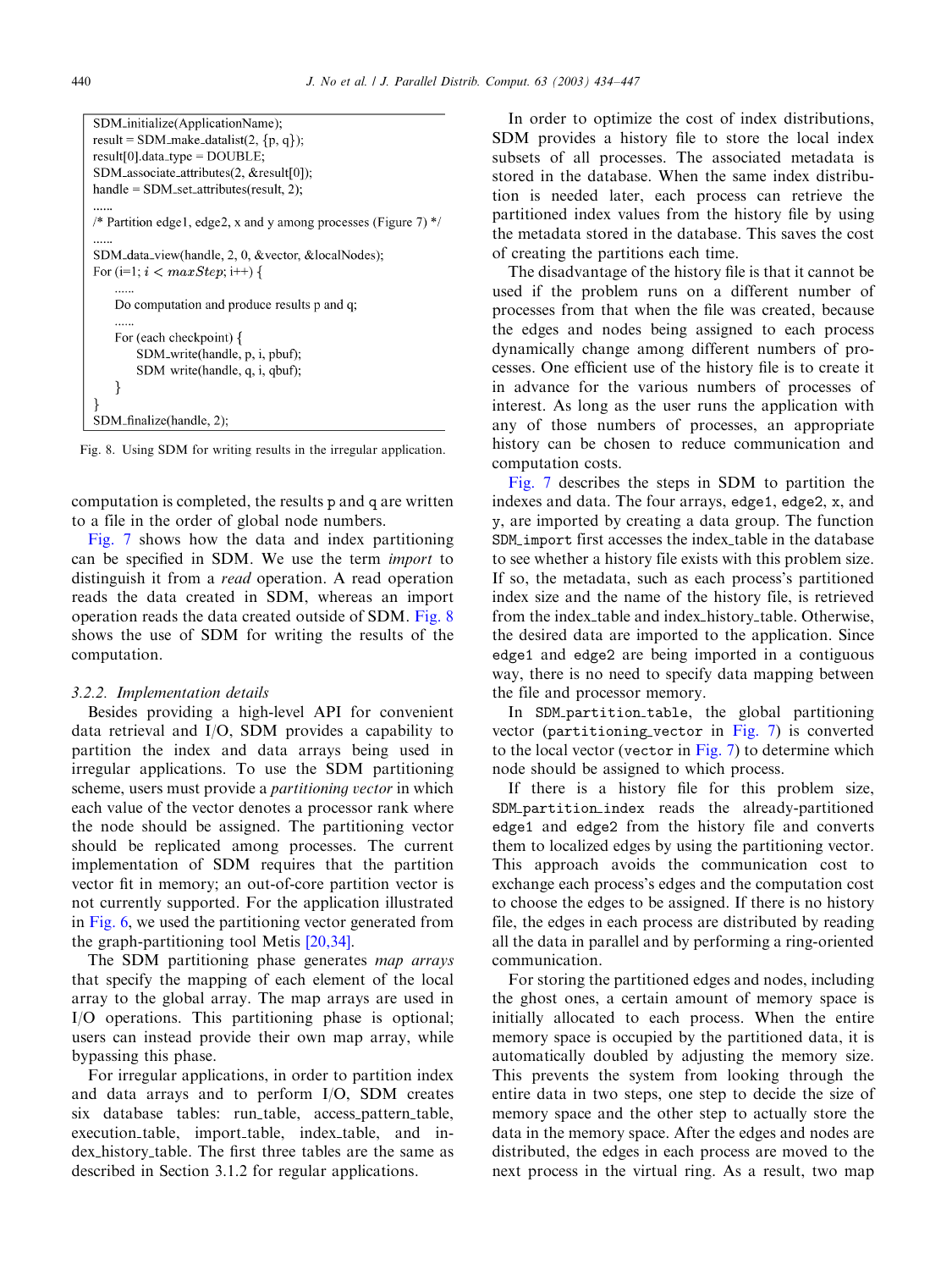

Fig. 9. SDM execution flow to solve the example in [Fig. 6](#page-5-0).

arrays, partitioned edge and vector, are generated that are used to distribute the physical data associated with each edge and node, respectively.

SDM index registry creates a history file containing the index distribution if no history file had been created earlier for the index distribution. The information to partition index arrays, such as the partition size for each process, is stored in the database tables index\_table and index history table. Also, the partitioned index values (partitioned\_edge in our example) are written asynchronously to a history file to be retrieved in subsequent runs requiring the same edge distribution.

[Fig. 8](#page-6-0) shows the steps to write two data sets, p and q, after completing the computations at each checkpoint. Before writing p and q, the data mapping is defined in the SDM data view by using the map array (vector) associated with the node partition. The data sets are written to files according to one of the file organizations described in Section 3.1.3. All the  $I/O$  is performed by using MPI-IO's collective I/O functions and derived datatypes to describe noncontiguous access patterns.

Fig. 9 depicts the metadata storage in the database and the organization of data in files in SDM for the example in [Fig. 6](#page-5-0).

## 4. Performance results

We used the IBM SP and SGI Origin2000 at Argonne National Laboratory for all our performance tests. At the time the experiments were run, these machines were configured as follows. The IBM SP had 80 compute nodes and 4 I/O nodes. Each I/O node controlled four SSA disks, each of 9 Gbyte capacity. The parallel file system on the machine was IBM's PIOFS [\[18\]](#page-12-0). The SGI Origin2000 had 128 processors and 10 Fibre Channel controllers connected to a total of 110 disks, each of 9 Gbyte capacity. The file system on the Origin2000 was SGI's XFS [\[16,38\].](#page-12-0)

#### 4.1. Performance results for regular applications

For performance evaluation of regular applications, we used an optimization called direct I/O on XFS. When certain alignment restrictions are met, the user can choose the direct-I/O option, in which the file system moves data directly between the user's buffer and the storage device, bypassing the file-system cache. Direct I/O thus eliminates an extra memory copy into the cache and can perform well if the I/O size is large and the machine has a high-bandwidth I/O system. Direct I/O canbe used from anMPI-IO program: the ROMIO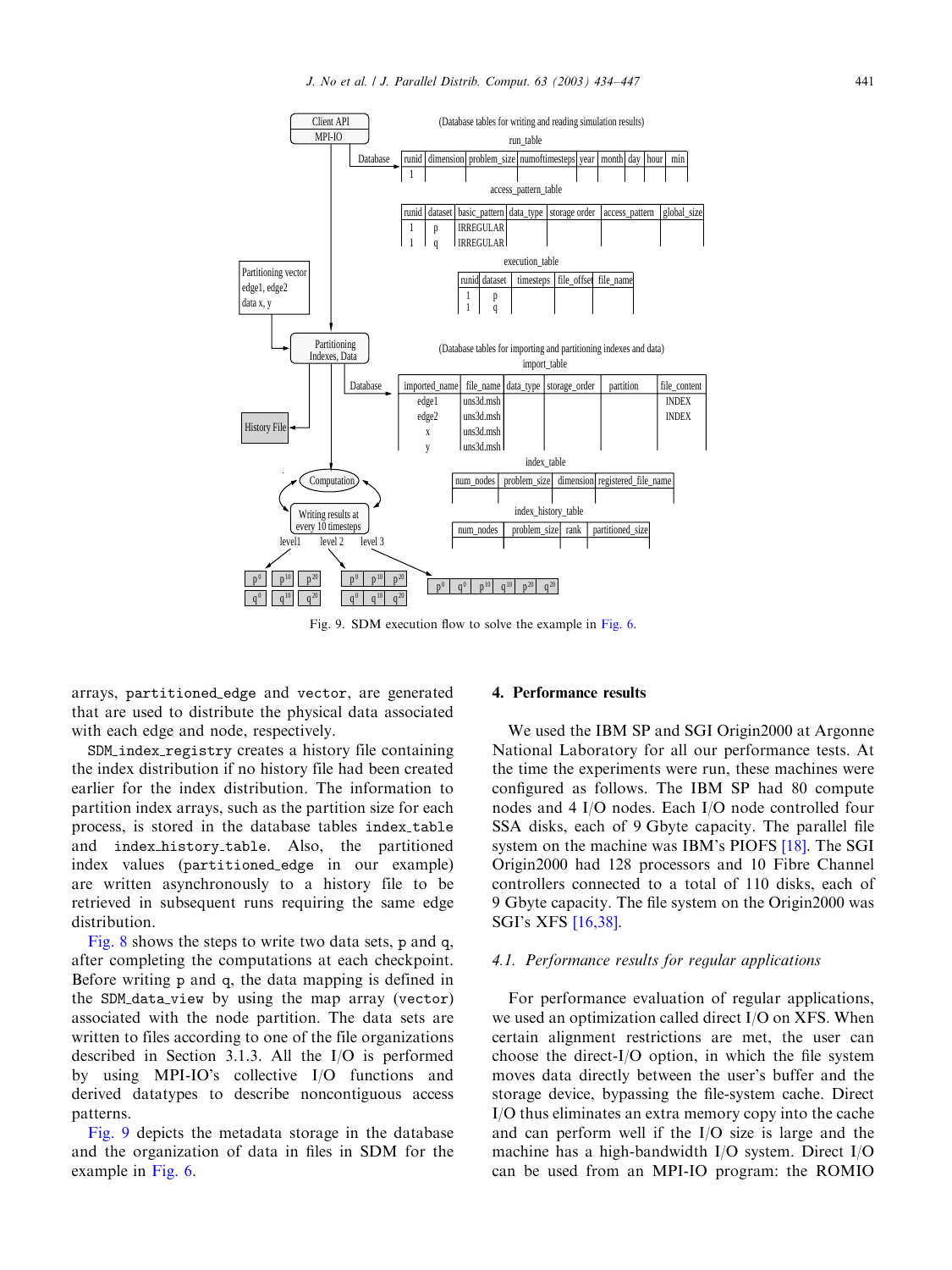implementation of MPI-IO that we used supports direct I/O [\[43\].](#page-13-0) We present performance results with both direct I/O and regular (buffered) I/O.

We used two regular application templates, AS-TRO3D and a three-dimensional Euler solver, in our performance experiments. For ASTRO3D, we used a problem size of  $256 \times 256 \times 256$ . We ran the program for one time step and performed the data analysis, restart, and visualization dumps at that time step. This resulted in a total of around 880 Mbytes of data.

The second application is a three-dimensional Euler solver for the problem of three-dimensional transonic flow about an M6 wing  $[13]$ . This application is a meshstructured code that writes the physical values and residual of each node at certain iterations. The structure of these values is a distributed global vector, and each value has five components (density, energy, and three coordinates of momentum). In addition, the application writes the physical coordinates and pressure at each mesh point. In our experiments, we ran the code for 50 iterations and wrote data at every 5 iterations. The problem size was  $194 \times 34 \times 34$ .

## 4.1.1. Cost of database access

SDM uses TCP/IP to connect to the database servers. We performed our experiments with two different databases, MySQL [\[25\]](#page-13-0) and PostgreSQL [\[31\]](#page-13-0). Fig. 10 shows the database-access cost in the SDM write operation on the Origin2000. The connection to and disconnection from the database server occur once in SDM initialize and SDM finalize, respectively. In SDM set attributes, process 0 accesses the run table and access\_pattern\_table to store attributes. In the write operation, process 0 stores the file offset in the execution table. Access to the execution table  $occurred 19 times in ASTRO3D versus 60 times in the$ 

Euler solver. As can be seen in Fig. 10, the databaseaccess cost using either of the database servers was less than 0.6 s. This cost, however, will change according to the number of I/O operations occurring in the applications.

We observed that MySQL performs better than PostgreSQL. Therefore, we used only MySQL for the rest of the performance experiments.

## 4.1.2. Results for ASTRO3D

Fig. 11 shows the write and read bandwidths for ASTRO3D on the IBM SP using 32 processors for the three levels of file organization. Since we ran only one iteration of the program, levels 1 and 2 resulted in the same file organization. Level 3 achieved much higher bandwidth because only three different files were created, and, therefore, only three file opens occurred. The high cost of file opens on the PIOFS file system [\[40\]](#page-13-0) resulted in lower performance for levels 1 and 2, where 19 separate files were created. The impact of file-open time can indeed be quite large.

[Figs. 12 and 13](#page-9-0) show the write and read bandwidths for ASTRO3D on the SGI using 16 processors. We measured performance for both direct I/O and buffered I/O. For writing data, direct I/O performed better than buffered I/O. There are two reasons for this. First, with buffered I/O, XFS serializes concurrent writes to the same file, whereas with direct I/O, concurrent writes are allowed to proceed in parallel. Second, direct  $I/O$ eliminates a copy into the file-system cache. For reading data, buffered I/O performed better. Again, there are two reasons for this. One reason is that XFS does not serialize buffered reads; therefore, direct reads do not have any extra advantage in the area of parallelism. The second reason is that XFS performs a read-ahead (prefetch) in the case of buffered reads, but not in case



Fig. 10. Cost of accessing the database for the two applications on the SGI Origin2000.



Fig. 11. I/O bandwidth for ASTRO3D on the IBM SP.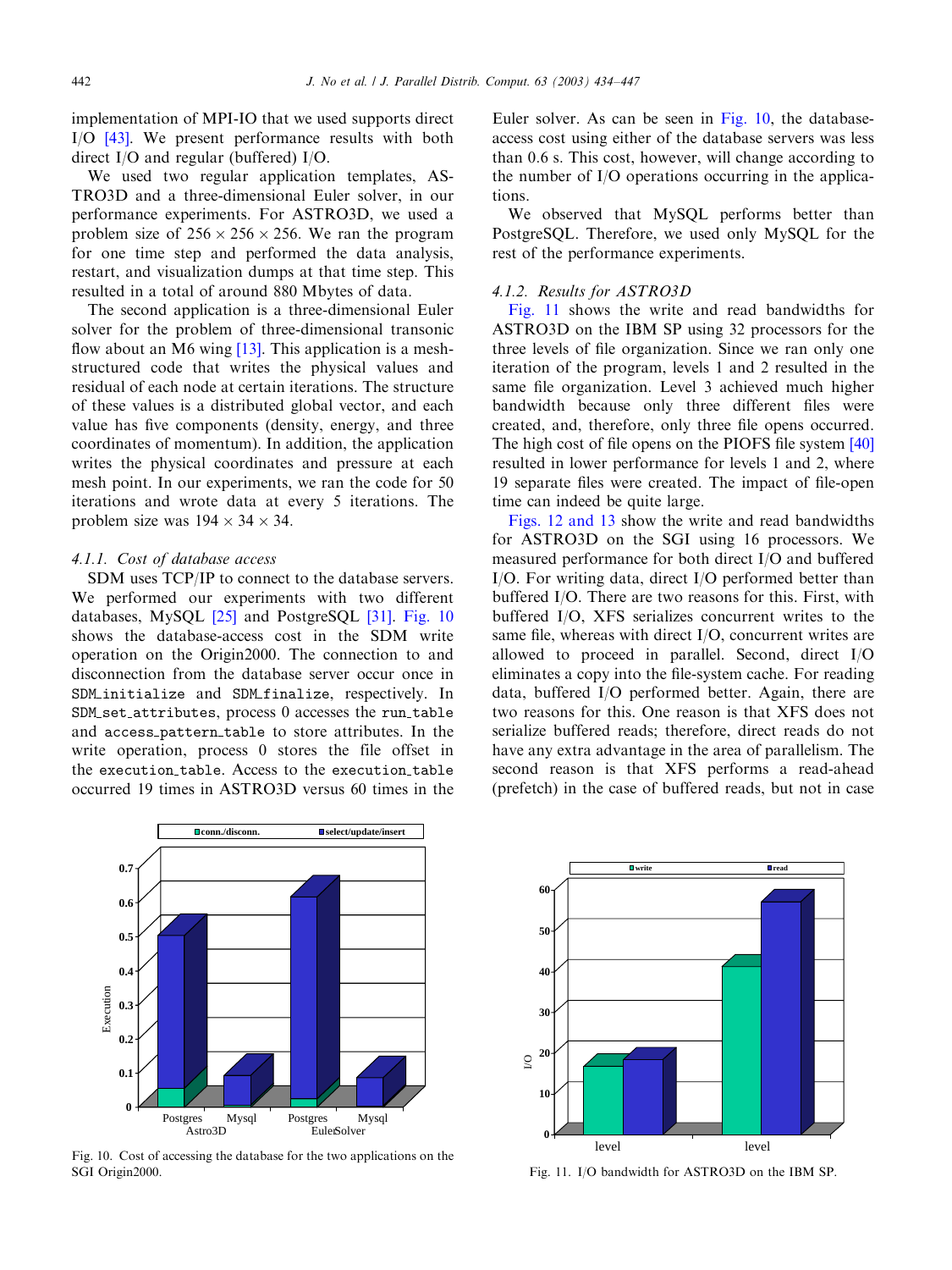<span id="page-9-0"></span>

Fig. 12. Write bandwidth for ASTRO3D on the SGI Origin2000.



Fig. 13. Read bandwidth for ASTRO3D on the SGI Origin2000.

of direct reads. The read-ahead policy works well for this application, and buffered reads therefore perform better. Since the cost of file opens is small on XFS, the three levels of file organization performed nearly the same.

#### 4.1.3. Results for the Euler solver

Fig. 14 shows the write and read bandwidths for the Euler solver onthe IBM SP using 32 processors. The total data written was around 240 Mbytes. In level 3, only two files were generated, one for writing the coordinates and pressure at each mesh node and the other for writing the physical values and residual at each node. In level 2, six vectors (that is, the three coordinates, pressure, physical values of each node, and nodal residual) were written separately, resulting in a total of six files. In level 1, the six vectors generated every five iterations were written separately, resulting in



Fig. 14. I/O bandwidth for the Euler solver on the IBM SP.



Fig. 15. I/O bandwidth for the Euler solver on the SGI Origin2000.

a total of 60 files. As Fig. 14 shows, level 3 performed the best because of the high open cost on PIOFS. In level 1, the file-open cost took around  $80\%$  of the total execution time; in level 2, it took around  $30\%$ ; and in level 3, it took around  $20\%$  of the total execution time.

Fig. 15 shows the write and read bandwidths for the Euler solver using 16 processors on the SGI. For this application, we used only buffered I/O. We could not use direct  $I/O$  because the memory allocation for distributed vectors was done inside the numerical library (PETSc  $[30]$ ) that the application uses, and thus we could not align the buffers to the cache line as required for direct I/O. For the write operation, levels 2 and 3 performed slightly better than level 1. For the read operation, however, level 1 performed the best. The reason is that the read-ahead policy of XFS for buffered reads operates on a per-file basis and therefore works to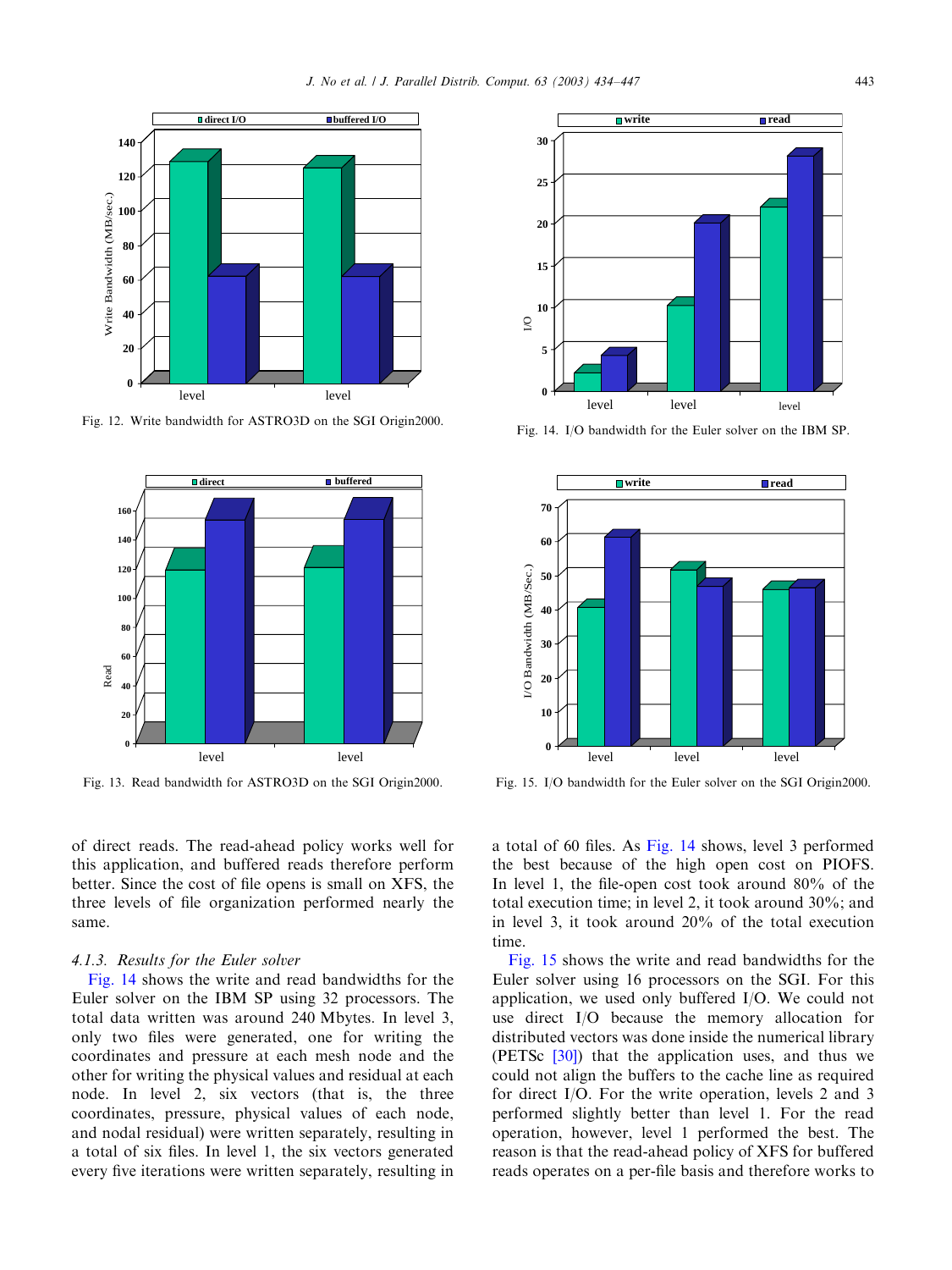the application's advantage when it has a greater number of files.

## 4.2. Performance results for irregular applications

We obtained performance results for irregular applications on the SGI Origin2000 at Argonne National Laboratory. The first application template that we benchmarked was a tetrahedral vertex-centered unstructured grid code called FUN3D developed by Anderson of the NASA Langley Research Center [\[1\].](#page-12-0) This application uses a partitioning vector generated from METIS to partition the nodes and edges in a mesh. The mesh we used had about 18 million edges and 2 million nodes. At the initial stage, the application imports edges, four data arrays associated with edges, and another four data arrays associated with nodes. The total imported data size was about 807 Mbytes: As a result of computations, the application wrote about 21 Mbytes of four data sets each and 105 Mbytes of a single data set. Using 64 processors, we iterated the application template for two time steps; at each time step, five data sets were written to files.

The second application template that we ran was a Rayleigh–Taylor instability application  $[11]$  that is motivated by a joint project between the University of Chicago and Argonne to study thermonuclear flashes on astrophysical objects. Whenever the simulation time reaches a certain point, the application writes two data sets: a single node data set associated with vertices in a mesh, and a triangle data set associated with triangles on tetrahedral faces. In the application template, we wrote about 36 Mbytes of the node data set and about 74 Mbytes of the triangle data set at each time step. Since we iterated the template five times, the total data size written was approximately 550 Mbytes.

## 4.2.1. Results for FUN3D

Fig. 16 shows the bandwidth to import and partition 18 million edges, four data sets each of 144 Mbytes of data associated with edges, and another four data sets each of 21 Mbytes of data associated with nodes. The original version of the application—without using SDM—performs all the I/O operations by a single process (process 0), which thenbroadcasts data to other processes. SDM performs I/O in parallel from all processes using MPI-IO. The bar labeled index distri in Fig. 16 shows the communication and computation costs to partition the edges after importing them to the application. The bar labeled import shows the cost of reading the edges and eight data arrays.

The original application reads the edges in two steps: one step to determine the amount of memory to store the partitioned edges and the other step to actually read the edges. SDM, however, extends the allocated memory dynamically as needed (using C function realloc) and is therefore able to read the partitioned edges in a single step. This contributes to the reduced cost of index distri when using SDM. When partitioning the edges with a history file, the cost of index distri is nothing but reading the history file of the edges in a contiguous way, including the database cost to access the metadata. Since the history file contains the already partitioned edges, there is no need to import the edges; hence, the read cost in import is reduced.

Fig. 17 shows the I/O bandwidth for writing and then reading back the data generated from the application using 64 processors. The total data size was approximately 379 Mbytes. In level 1, each data array is written to separate files, resulting in the creation of 10 different files. Each time the data array is written to files, level 1



Fig. 16. Execution time for partitioning indices and data in FUN3D on SGI Origin2000.



Fig. 17. I/O bandwidth for reading and writing data in FUN3D on SGI Origin2000.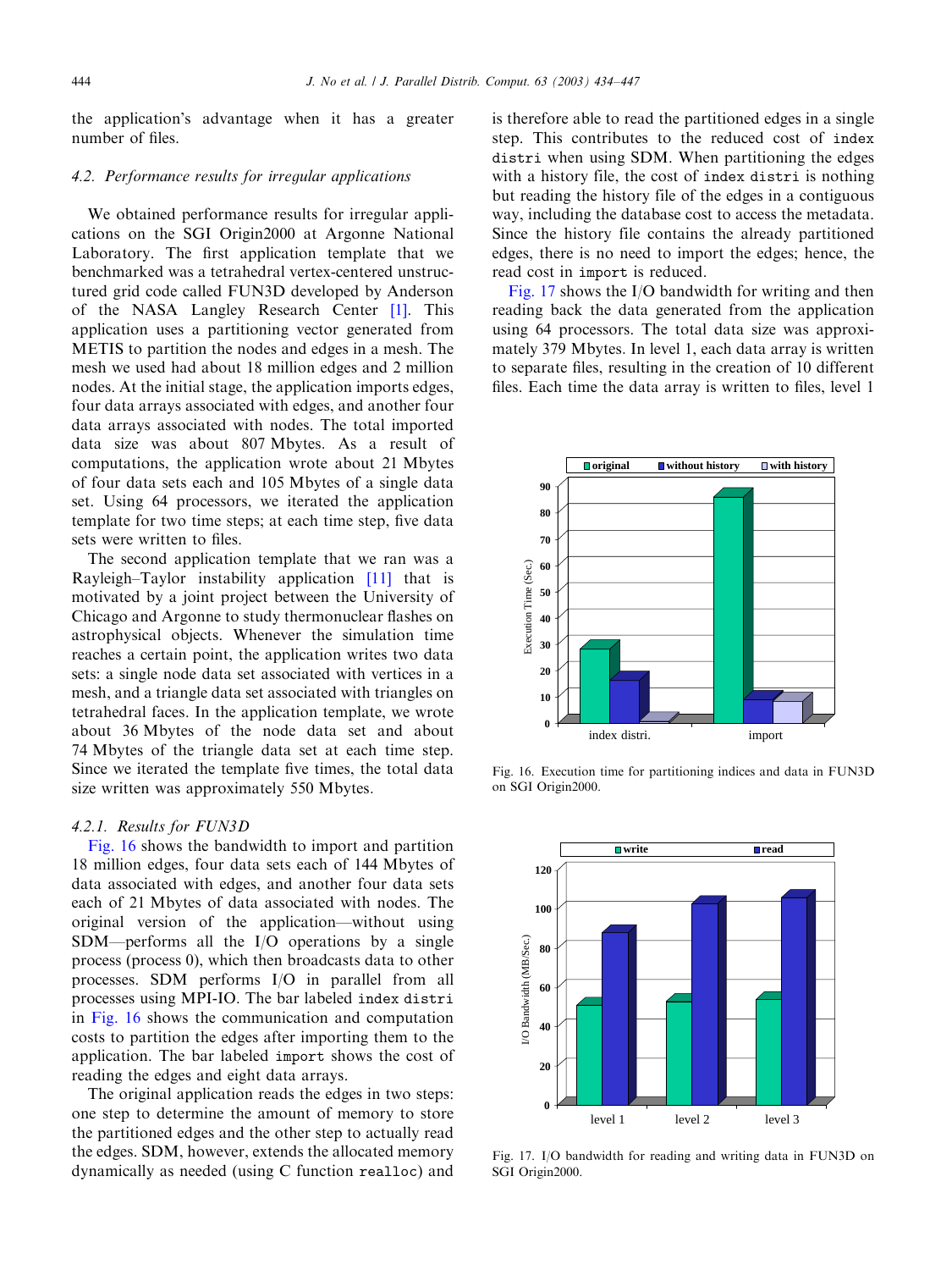requires the cost for opening a file and defining an MPI-IO *file view* to access the data from the portion of the file pointed by the global file offset. In level 2, however, each data array generated at each time step is appended in five files, generating five file-open and file-view costs. This reduced number of files improves the I/O performance slightly. In level 3, only two files are generated, resulting in the best I/O performance among the three file organizations. The difference between three file organizations is not significant because the file-open cost is small on the SGI Origin2000.

## 4.2.2. Results of RT application

Fig. 18 shows the I/O bandwidth in the RT application for writing approximately 550 Mbytes of data. In the original application, the write operation is performed sequentially. In other words, after seeking to the starting position in a file, processes write their local portion of data one by one. When we ported the application to SDM, the I/O performance increased significantly because of the parallel I/O optimizations of MPI-IO.

In SDM, we wrote the node data set according to the global node number of the partitioned nodes and wrote the triangle data set contiguously. Since two data sets are written to files separately, SDM supports two different ways of file organization: level 1 and level 2/3 (levels 2 and 3 are identical in this case). When the number of processors was increased from 32 to 64, but the total data size remained constant, the I/O performance declined. With 32 processors, the data size being written at each time step was about 1 Mbyte for the node data set and 2 Mbytes for the triangle data set. When the number of processors was increased to 64, the size of each  $I/O$  operation became smaller, reducing performance.

## **a** 32 procs **64 procs 70 60** I/O Bandwidth (MB/Sec.) I/O Bandwidth (MB/Sec.) **50 40 30 20 10**

Fig. 18. I/O bandwidth for RT on SGI Origin2000.

original level 1 level 2/3

**0**

## 5. Related work

Related work in this area falls into the categories of I/O libraries and parallel file systems for high-performance I/O and other libraries that aim to provide datamanagement capabilities.

Several efforts have sought to optimize  $I/O$  in parallel file systems and runtime libraries [\[4,6,7,17,21,23,27,](#page-12-0) [35,39\]](#page-12-0). SDM uses MPI-IO and parallel file systems to access real data, and therefore SDM is a consumer of the results of such research efforts as they become available through MPI-IO implementations.

Other efforts provide data-management capability. For example, HDF [\[44\]](#page-13-0) and NetCDF [\[26\]](#page-13-0) are popular libraries for data management in scientific applications, and they provide a self-describing data format. Storage Resource Broker (SRB) [\[3\]](#page-12-0) provides uniform interface to access various storage systems, such as file systems, Unitree, HPSS and database objects. Shoshani et al. [\[36,37\]](#page-13-0) describe an architecture to store large volumes of scientific data on tertiary storage systems in a way that the cost of data retrieval is minimized. The Active Data Repository [\[22\]](#page-12-0) and DataCutter [\[5\]](#page-12-0) optimize storage, retrieval, and processing of very large multidimensional data sets.

The main differences between our work and the above efforts are that we strive for performance in addition to flexibility and that we aim to be general purpose, not tied to a particular application or particular class of applications. The technique we use of separating data and metadata and storing the data in a parallel file system and metadata in a database could be used to implement other libraries, such as HDF and NetCDF, and we plan to investigate that in the future.

## 6. Conclusions

We have presented the design and implementation of an environment for high-performance scientific data management, called Scientific Data Manager (SDM), that is built on top of MPI-IO and also interacts with a database for storing metadata. SDM provides a simple, high-level interface and performs all necessary I/O optimizations transparently to the user. We also experimented with different ways of organizing data in files, called level  $1$ -level 3. In general, when file-open cost on a particular file system is high, level 3 performs well because it minimizes the number of files created. If the file-open cost is small, the performance of the three levels depends on how the number and size of files affect performance on the particular file system. An appropriate file-organization policy can thereby be chosen for a particular file system.

On the XFS file system, we found that the file-open cost was so small that it did not significantly affect I/O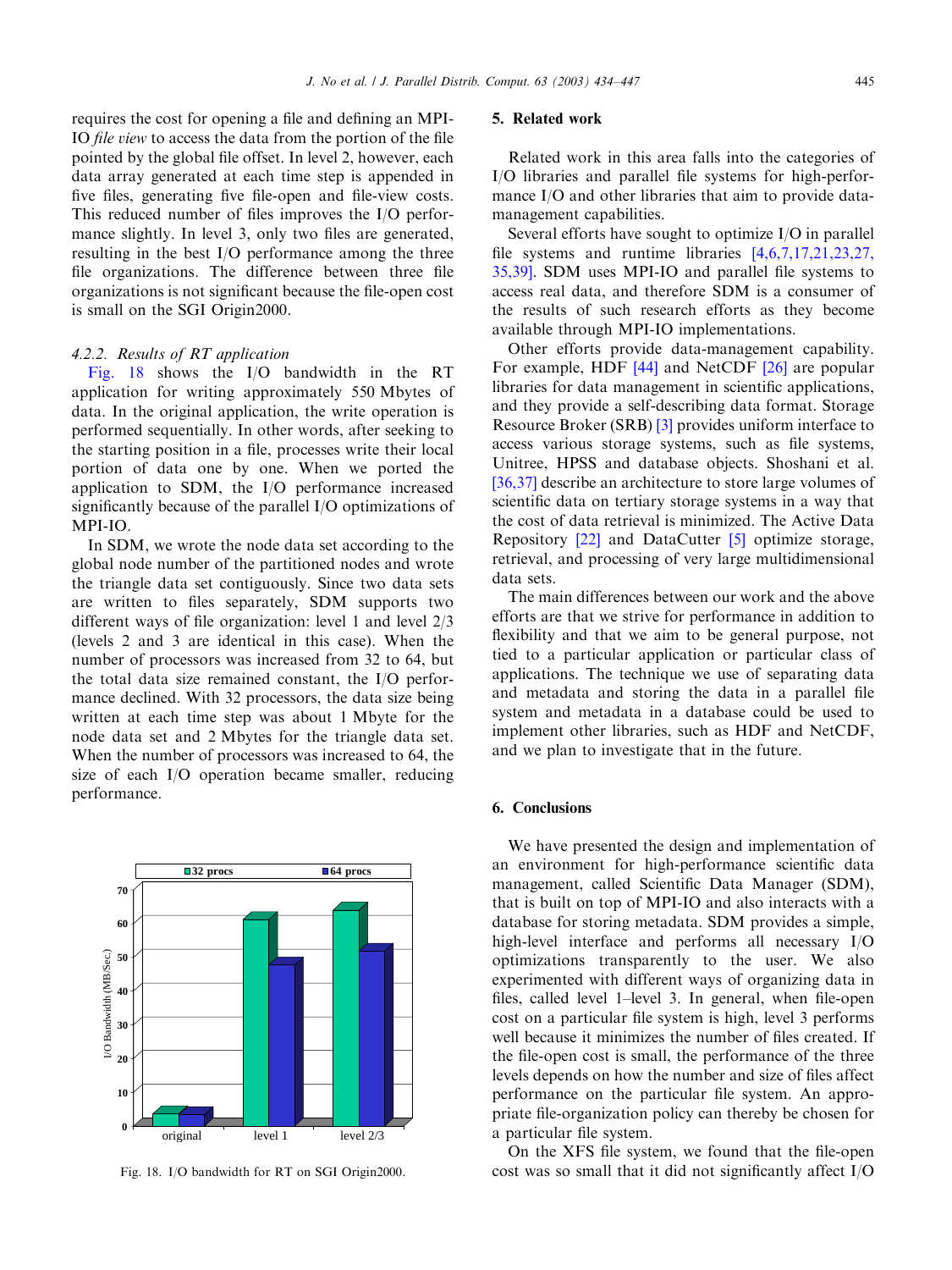<span id="page-12-0"></span>performance. Instead, our experiment focused on the use of direct I/O and buffered I/O in the ASTRO3D template. For writing data, we found that direct I/O performed much better than buffered  $I/O$  by avoiding the overhead of copying the data into the XFS buffer cache and also because XFS allows direct writes to proceed concurrently. For reading data, however, buffered I/O performed better because of its read-ahead policy.

We have also presented the SDM API and architecture for I/O in irregular applications. Besides providing an easy-to-use user interface for managing large data sets, SDM uses the concept of a history file to optimize the cost of the index distribution. We studied the performance of SDM using two irregular applications: FUN3D and RT. When we used SDM in both applications, there was a significant improvement in I/O performance compared with that of the original applications. Also, we observed that using a history file for the index distribution helped to reduce the computation and communication costs.

In the future, we plan to use SDM with more applications and evaluate both the usability and performance. We plan to refine the SDM API so that it can be used on a wide range of applications. We plan to study and improve the scalability of the system, particularly the scalability of the metadata. We also plan to investigate how our implementation approach could be used to implement HDF and NetCDF and whether such an approach would improve performance and flexibility of those libraries.

## Acknowledgments

We thank Lois Curfman McInnes, Lori Freitag, and Dinesh Kaushik at Argonne National Laboratory for their invaluable help in providing the applications used for the performance evaluation of SDM.

#### References

- [1] W.K. Anderson, W.D. Gropp, D.K. Kaushik, D.E. Keyes, B.F. Smith, Achieving high sustained performance in an unstructured mesh CFD application, in: Proceedings of SC99: High Performance Networking and Computing, Portland, OR, November 1999.
- [2] Applications Working Group of the Scalable I/O Initiative, Preliminary Survey of I/O Intensive Applications. [http://](*http://www.cacr.caltech.edu/SIO/pubs/SIO_apps.ps) [www.cacr.caltech.edu/SIO/pubs/SIO](*http://www.cacr.caltech.edu/SIO/pubs/SIO_apps.ps) [apps.ps](*http://www.cacr.caltech.edu/SIO/pubs/SIO_apps.ps), 1994..
- [3] C. Baru, R. Moore, A. Rajasekar, M. Wan, The SDSC storage resource broker, in: Proceedings of CASCON '98, Toronto, Canada, December 1998.
- [4] R. Bennett, K. Bryant, A. Sussman, R. Das, J. Saltz, Jovian: a framework for optimizing parallel I/O, in: Proceedings of the Scalable Parallel Libraries Conference, IEEE Computer Society Press, Silver Spring, MD, October 1994, pp. 10–20.
- [5] M.D. Beynon, R. Ferreira, T. Kurc, A. Sussman, J. Saltz, DataCutter: Middleware for filtering very large scientific datasets on archival storage systems, in: Proceedings of the Eighth Goddard Conference on Mass Storage Systems and Technologies, College Park, MD, March 2000.
- [6] R. Bordawekar, J.M. del Rosario, A. Choudhary, Design and evaluation of primitives for parallel I/O, in: Proceedings of Supercomputing '93, Portland, OR, November 1993, pp. 452–461.
- [7] P.F. Corbett, D.G. Feitelson, The vesta parallel file system, ACM Trans. Comput. Systems 14 (3) (1996) 225–264.
- [8] R. Das, M. Uysal, J. Saltz, Yuan-Shin Hwang, Communication optimizations for irregular scientific computations on distributed memory architectures, J. Parallel Distributed Comput. 22 (3) (1994) 462–479.
- [9] J.M. del Rosario, A. Choudhary, High performance I/O for parallel computers: problems and prospects, Computer 27 (3) (1994) 59–68.
- [10] S.A. Fineberg, P. Wong, B. Nitzberg, C. Kuszmaul, PMPIO—a portable implementation of MPI-IO, in: Proceedings of the Sixth Symposium on the Frontiers of Massively Parallel Computation, October 1996, IEEE Computer Society Press, Silver Spring, MD, 1996, pp. 188–195.
- [11] L. Freitag, M. Jones, P. Plassmann, The scalability of mesh improvement algorithms, IMA Vol. Math. Appl. 105 (1998) 185–212.
- [12] W. Gropp, E. Lusk, R. Thakur, Using MPI-2: Advanced Features of the Message-Passing Interface, MIT Press, Cambridge, MA, 1999.
- [13] W.D. Gropp, D.E. Keyes, L.C. McInnes, M.D. Tidriri, Globalized Newton–Krylov–Schwarz algorithms and software for parallel implicit CFD, Technical Report ANL/MCS-P788-0100, 1998.
- [14] R.V. Hanxleden, K. Kennedy, J. Saltz, Value-based distributions and alignments in Fortran D (Special Issue on Compiling and Run-Time Issues for Distributed Address Space Machines), J. Programming Languages 2 (3) (1994) 259–282.
- [15] High Performance Fortran Forum, High Performance Fortran Language Specification, Version 1.0, Technical Report Version 1.0, Rice University, Houston, TX, May 1993.
- [16] M. Holton R. Das, XFS: a next generation journalled 64-Bit filesystem with guaranteed rate I/O, Technical Report, SGI, Inc., 1994.
- [17] J. Huber, C.L. Elford, D.A. Reed, A.A. Chien, D.S. Blumenthal, PPFS: a high performance portable parallel file system, in: Proceedings of the Ninth ACM International Conference on Supercomputing, July 1995, ACM Press, New York, 1995, pp. 385–394.
- [18] IBM Corp, IBM AIX parallel I/O file system: installation, administration, and use, Document Number SH34-6065-01, August 1995.
- [19] T. Jones, R. Mark, J. Martin, J. May, E. Pierce, L. Stanberry, An MPI-IO Interface to HPSS, in: Proceedings of the Fifth NASA Goddard Conference on Mass Storage Systems, College Park, MD, September 1996, pp. I:37–I:50.
- [20] G. Karypis, V. Kumar, A fast and high quality multilevel scheme for partitioning irregular graphs, J. Sci. Comput. 20 (1) (1998) 359–392.
- [21] D. Kotz, Disk-directed I/O for MIMD multiprocessors, ACM Trans. Comput. Systems 15 (1) (1997) 41–74.
- [22] T. Kurc, Chialin Chang, R. Ferreira, A. Sussman, J. Saltz, Querying very large multi-dimensional datasets in ADR, in: Proceedings of SC99: High Performance Networking and Computing, Portland, OR, November 1999.
- [23] T.M. Madhyastha, D.A. Reed, Intelligent, adaptive file system policy selection, in: Proceedings of the Sixth Symposium on the